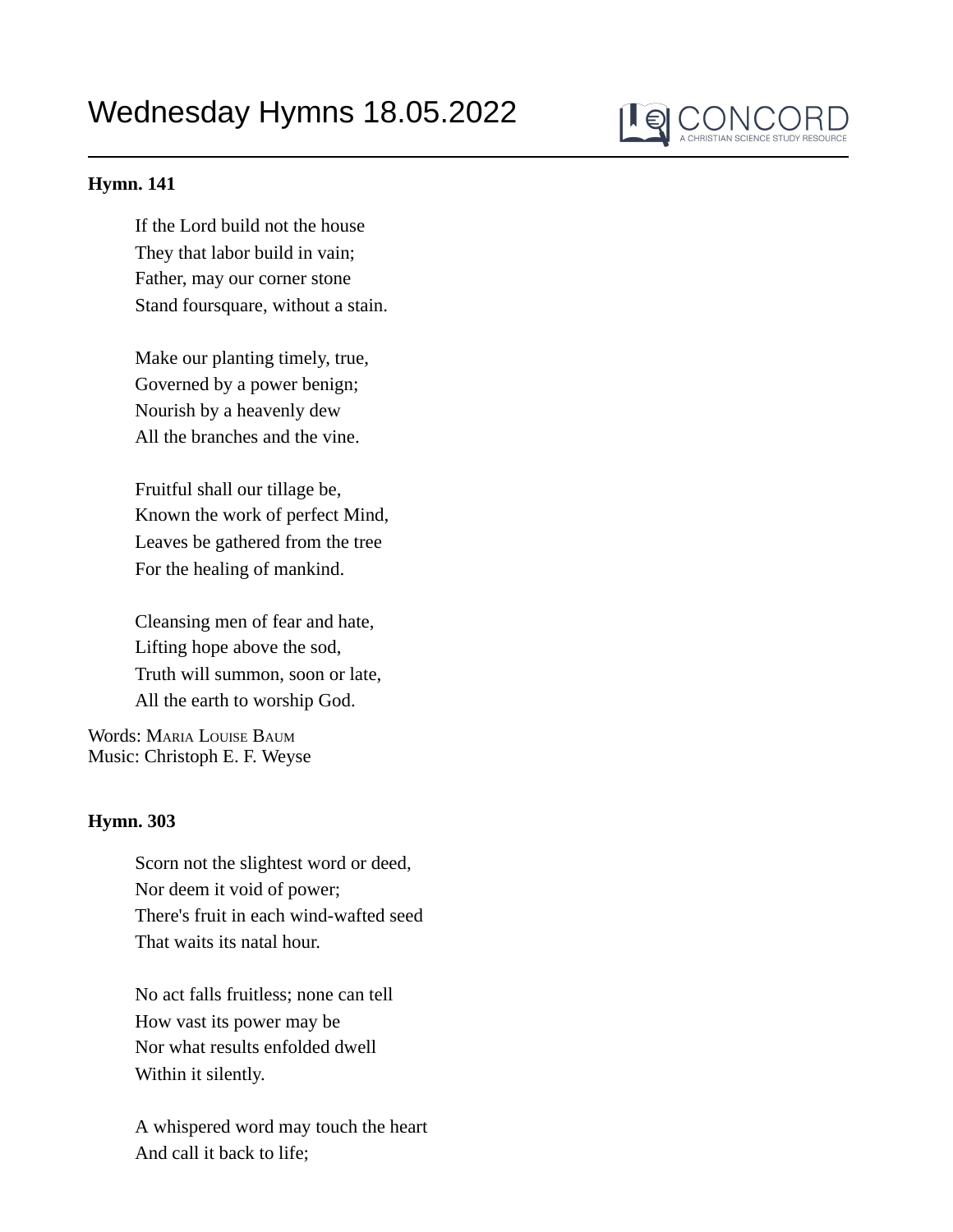A look of love bid sin depart And still unholy strife.

Work and despair not; bring thy mite, Nor care how small it be; God is with all that serve the right, The holy, true, and free.

Words: Anonymous Music: Edward J. Hopkins

## **Hymn. 452**

Brood o'er us with Thy shelt'ring wing, 'Neath which our spirits blend Like brother birds, that soar and sing, And on the same branch bend. The arrow that doth wound the dove Darts not from those who watch and love.

If thou the bending reed wouldst break By thought or word unkind, Pray that his spirit you partake, Who loved and healed mankind: Seek holy thoughts and heavenly strain, That make men one in love remain.

Learn, too, that wisdom's rod is given For faith to kiss, and know; That greetings glorious from high heaven, Whence joys supernal flow, Come from that Love, divinely near, Which chastens pride and earth-born fear,

Through God, who gave that word of might Which swelled creation's lay: "Let there be light, and there was light." What chased the clouds away? 'Twas Love whose finger traced aloud A bow of promise on the cloud.

Thou to whose power our hope we give, Free us from human strife.